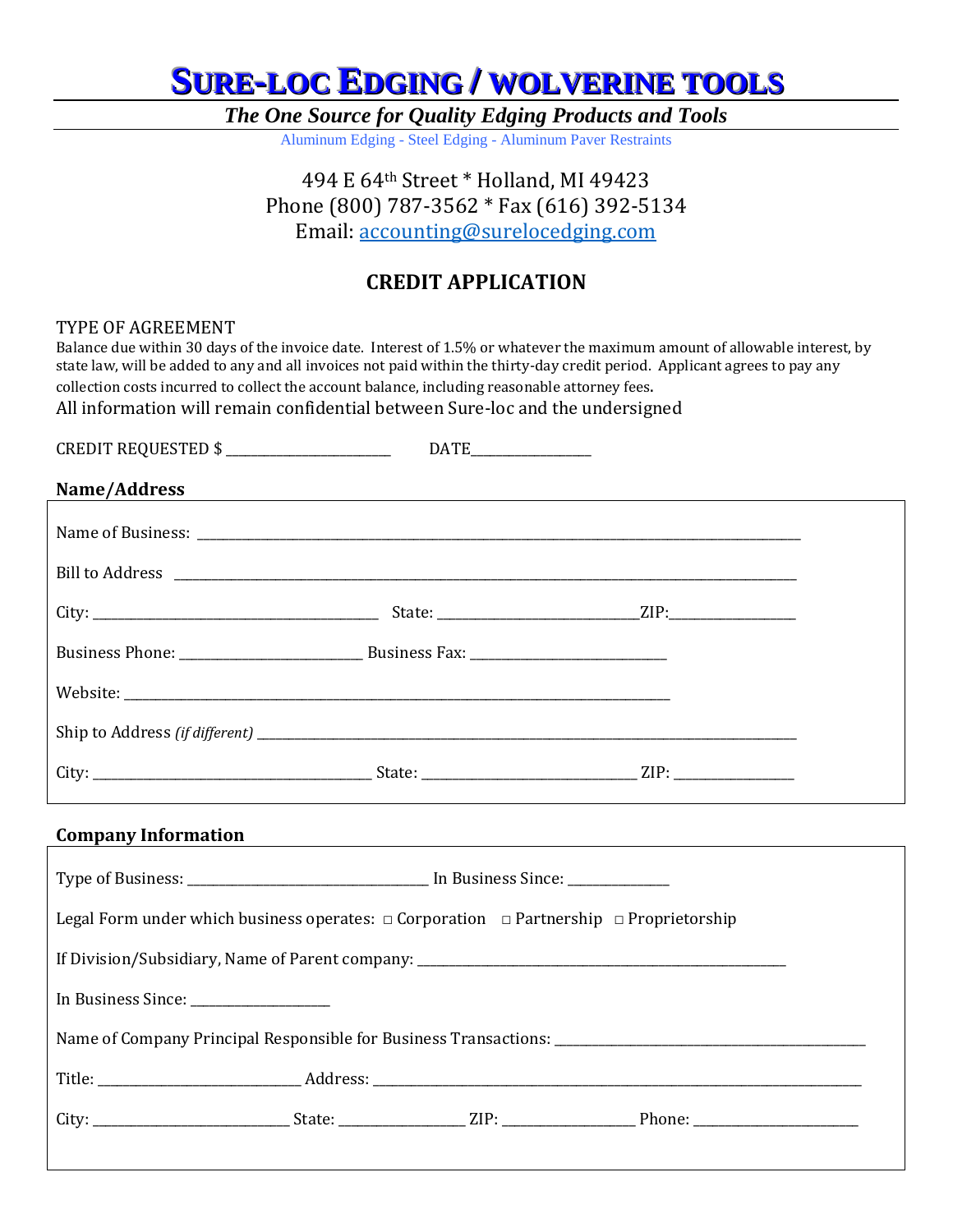**The One Source for Quality Edging Products and Tools**<br>Aluminum Edging - Steel Edging - Aluminum Paver Restraints

|  |  | **Invoices and statements will be sent to this email address | Has The Firm or any of its Principles ever been Bankrupt? $\Box$ YES $\Box$ NO | Number of Employees: _______________EST. Annual Sales __________________________Sales Area __________________<br><u> 1989 - Johann John Stein, mars an deus Frankrik (f. 1989)</u><br><u> 1989 - Johann Stein, mars an deutscher Stein und der Stein und der Stein und der Stein und der Stein und der</u><br>,我们也不会有什么。""我们的人,我们也不会有什么?""我们的人,我们也不会有什么?""我们的人,我们也不会有什么?""我们的人,我们也不会有什么?""我们的人 |  |  |  |
|--|--|--------------------------------------------------------------|--------------------------------------------------------------------------------|------------------------------------------------------------------------------------------------------------------------------------------------------------------------------------------------------------------------------------------------------------------------------------------------------------------------------------------------------------------------------------------------|--|--|--|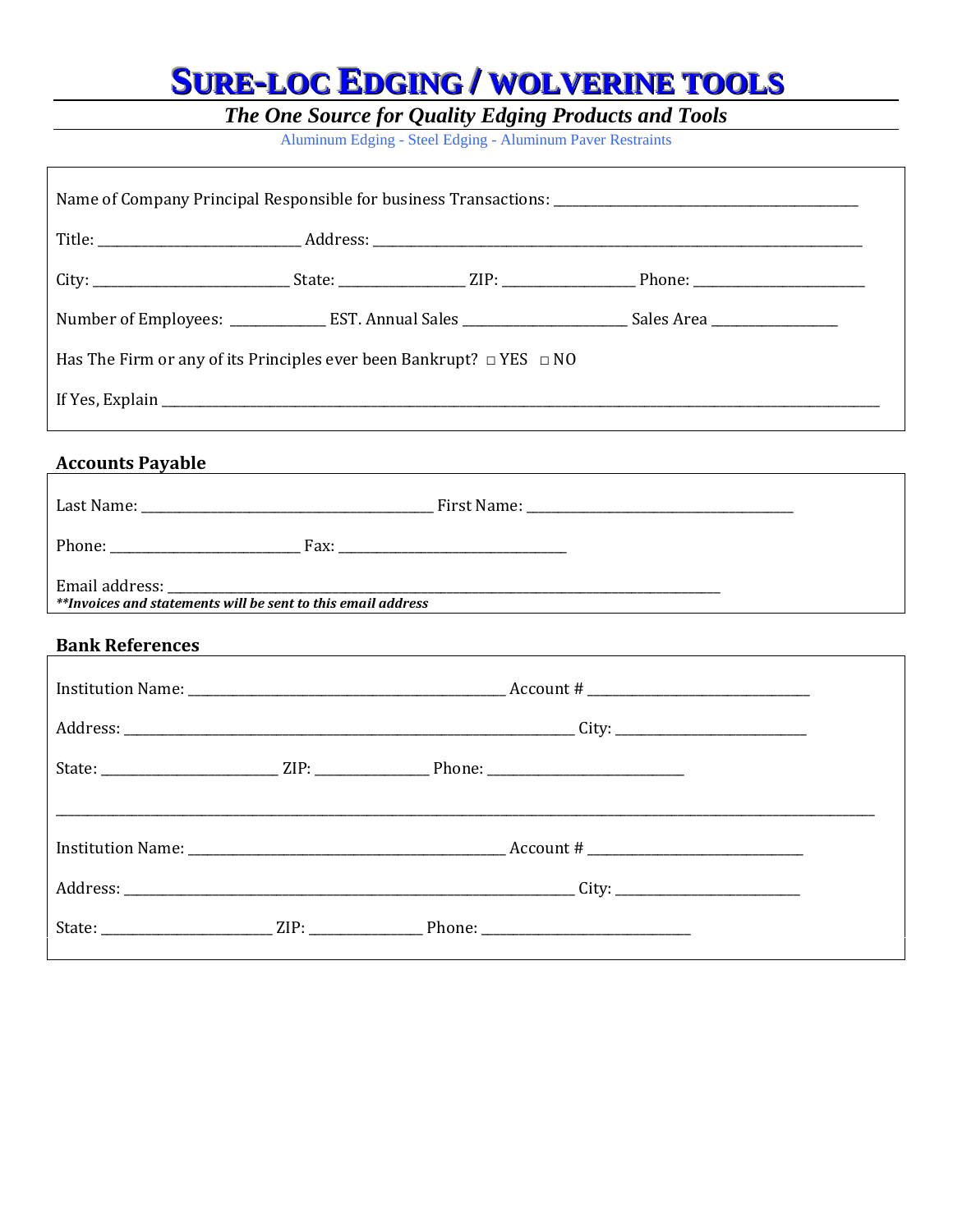*The One Source for Quality Edging Products and Tools*

Aluminum Edging - Steel Edging - Aluminum Paver Restraints

| <b>Trade References</b>                                                                                       |  | <u> 1989 - Johann Barbara, martxa alemaniar arg</u> |  |
|---------------------------------------------------------------------------------------------------------------|--|-----------------------------------------------------|--|
|                                                                                                               |  |                                                     |  |
|                                                                                                               |  |                                                     |  |
|                                                                                                               |  |                                                     |  |
|                                                                                                               |  |                                                     |  |
| Account Opened Since: _______________Credit limit: ___________________Current Balance: ______________________ |  |                                                     |  |
|                                                                                                               |  |                                                     |  |
|                                                                                                               |  |                                                     |  |
|                                                                                                               |  |                                                     |  |
|                                                                                                               |  |                                                     |  |
| Account Opened Since: ________________Credit limit: _________________Current Balance: _______________________ |  |                                                     |  |
|                                                                                                               |  |                                                     |  |
|                                                                                                               |  |                                                     |  |
|                                                                                                               |  |                                                     |  |
|                                                                                                               |  |                                                     |  |
| Account Opened Since: _______________ Credit limit: _______________ Current Balance: ________________________ |  |                                                     |  |

#### AUTHORIZATION FOR CREDIT INFORMATION

I hereby certify that the information contained herein is complete and accurate. This information has been furnished with the understanding that it is to be used to determine the amount and conditions of the credit to be extended. Furthermore, I hereby authorize the financial institutions listed in the credit application to release necessary information to the company for which credit is being applied for in order to verify the information contained herein.

Signature **Example 2.2 Signature Print Name:**  $P$ 

Title  $\Box$